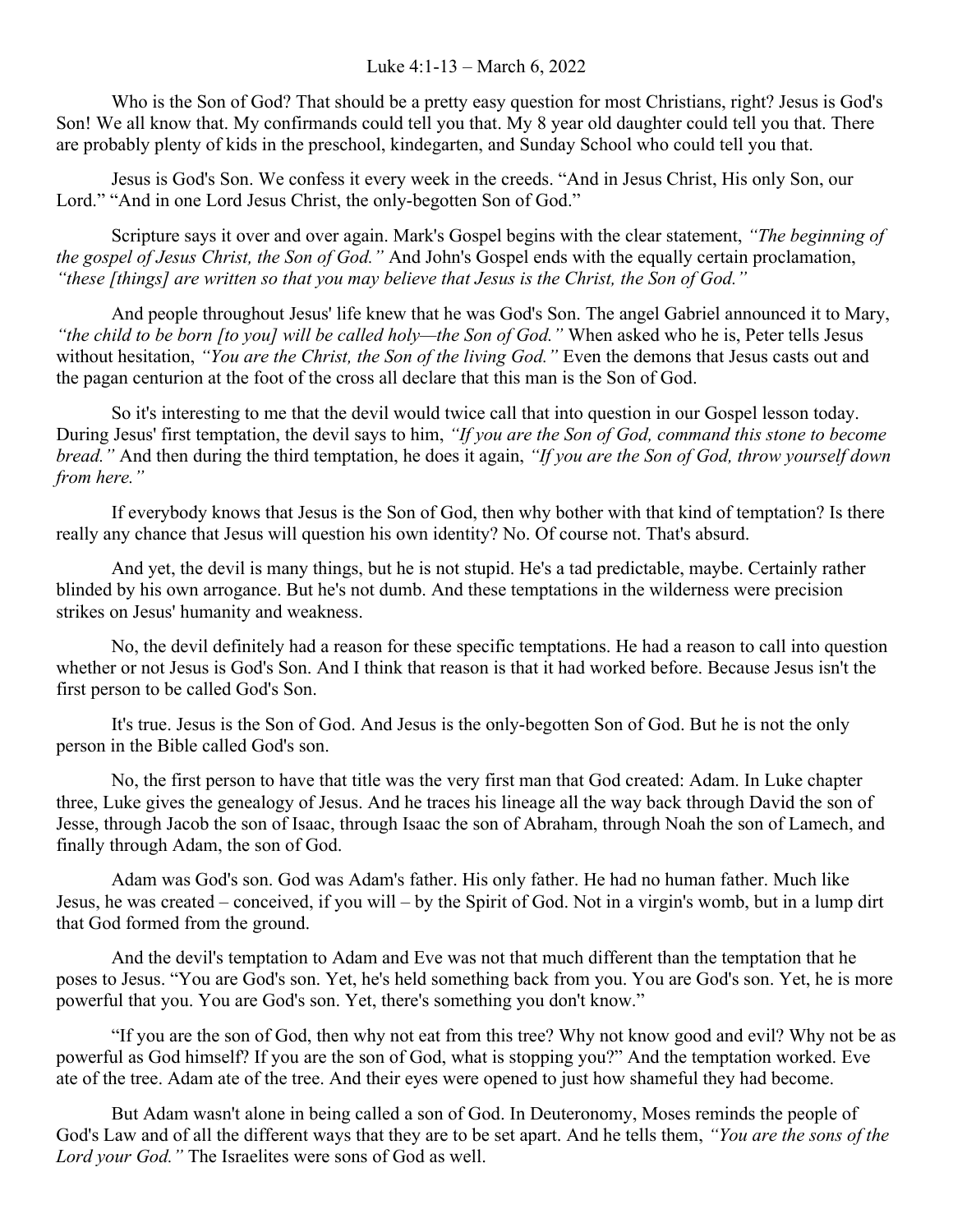Which makes sense, when you think about it. God may not have physically created them like he created Adam. But he was still very much their Father. Their heavenly Father.

From the time of Abraham, he had adopted the Israelites as his own children. He gave them a home in Canaan. He rescued them from Egypt. He fed them and gave them everything they needed. He established rules for his family to follow. He was their father, they were his sons. God's sons.

But over time, the devil once again uses that title as a source of temptation. Because the longer they tell themselves that they are God's sons the more they abuse that privilege. The more they take that fact for granted.

They see being God's son as something they have inherited because they are descendants of Abraham. Something they have earned by being circumcised and by going to the Temple and by making sacrifices. The prophets try to warn them that God's wrath is coming. That Jerusalem will be destroyed. That many will die. That the rest will be taken into exile.

But the devil just keep whispering in their ear: "If you are the son of God, he'll never let that happen. If you are the son of God, everything will be OK. If you are the son of God, then keep on sinning, God won't care."

They were sons of God. But they became more and more prodigal sons of God. They drew near to God with their mouths and honored him with their lips, but their hearts were far from him. And so God sent them to a far off land, until they learned what it means to be a son of God once again.

Adam was a son of God. The Israelites were sons of God. And last, but not least, we are sons of God. Did you know that? Paul tells us in Romans chapter eight, "All who are led by the Spirit of God are sons of God." He says in Galatians three, "In Christ Jesus you are all sons of God, through faith." And in Ephesians one, he writes, "In love [God] predestined us for adoption to himself as sons through Jesus Christ."

You are a son of God. And that is a wonderful thing. To be loved by God as his child. To be adopted into his family of faith. To receive his kingdom and the glory of the resurrection as an inheritance.

Yet, it also means that you are a target for the devil's temptations. Because being a son of God means you are no longer a son of this world. You are no longer a son of your sinful flesh. You are no longer a son of the devil. You are a son of God and that makes you an enemy of the devil. And just as he used that title to tempt Adam and to tempt the Israelites, so also he uses it to tempt us as well. And we see exactly how he does so in how he tempts Jesus.

*"If you are the Son of God, command this stone to become bread."* If you are the son of God, then you shouldn't have to experience discomfort or sadness. You shouldn't have to worry about hunger or poverty. If you are the son of God, then just name it and claim it. Turn that stone into bread. Turn that empty bank account into riches. That's what a true son of God should be able to do."

If you are the Son of God, then all the authority and glory of the earth should be yours. If you are a son of God, then being a Christian should be easy. It should be fun. A son of God doesn't need to work. He doesn't need to serve others. In fact, being a member of your church is a privilege and if the world can't see that, then they don't deserve to be Christians.

*"If you are the Son of God, throw yourself down from here."* If you are a son of God, then he should protect you from everything. You shouldn't have to worry about sickness or injury. Old age or infirmity. You shouldn't have to deal with death at all. Because you are a son of God and that's beneath you.

The thing is though, we do have to deal with all those things. Discomfort, sadness, hunger, poverty, rejection, persecution, thankless labor, sickness, injury, old age, and death. All of it.

And it's so tempting to doubt God because of it. "I'm your son, God. Why is this happening to me? Are you there? Do you care? This isn't how sons of God should have to live."